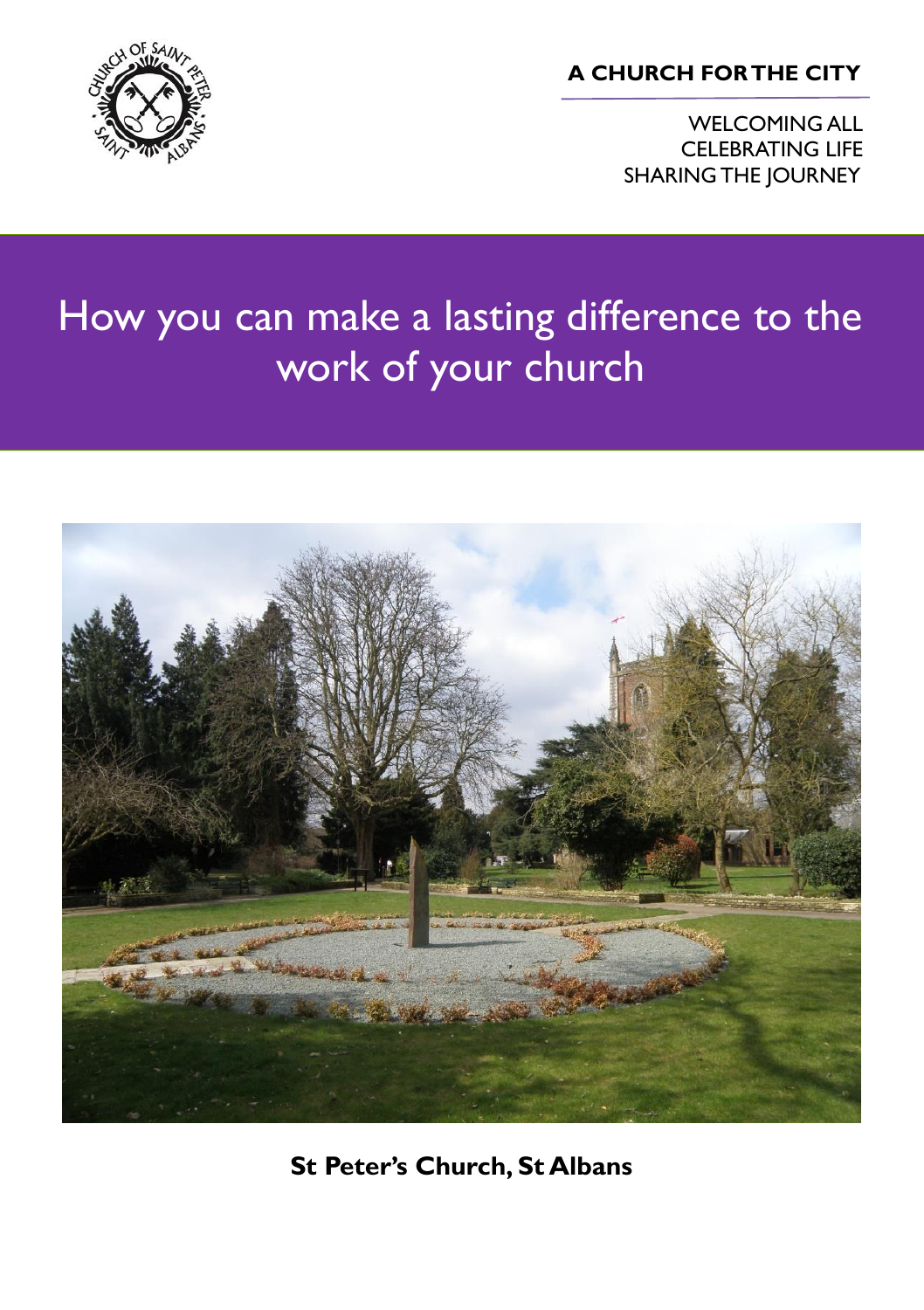### **From the Vicar**

Our vision at St Peter's is to be a church for the city –

welcoming all, celebrating life, sharing the journey.

Lasting gifts to the church in the form of legacies are an important part of enabling us to fulfil that vision.



 *The Rev'd Mark Dearnley, Vicar*

We are privileged at St Peter's to worship in a beautiful and historic church which has been a place of prayer for over a thousand years. During that time it has also been at the centre of community life for the town, and more latterly for the city of St Albans. Many of those from former generations are remembered here for the part they played in the life of our church and city – their legacies are with us today.

As we reflect on the part that we are called to play in the unfolding story of St Peter's under the leading of God's Spirit, the lasting gifts of those who have gone before us encourage us to think about what difference we might make to God's mission in this place, both in our lifetime and after we have gone.

A financial legacy left to the church as part of your Will can be part of what you give alongside the legacy of your lifetime. Many special and important projects at St Peter's have been funded by such legacies over the years which otherwise could not have been easily achieved. Please may I invite you to consider leaving a legacy when you make or update your own Will, and help us to fulfil all that God calls us to be and do, as the parish church at the centre of our city's life today.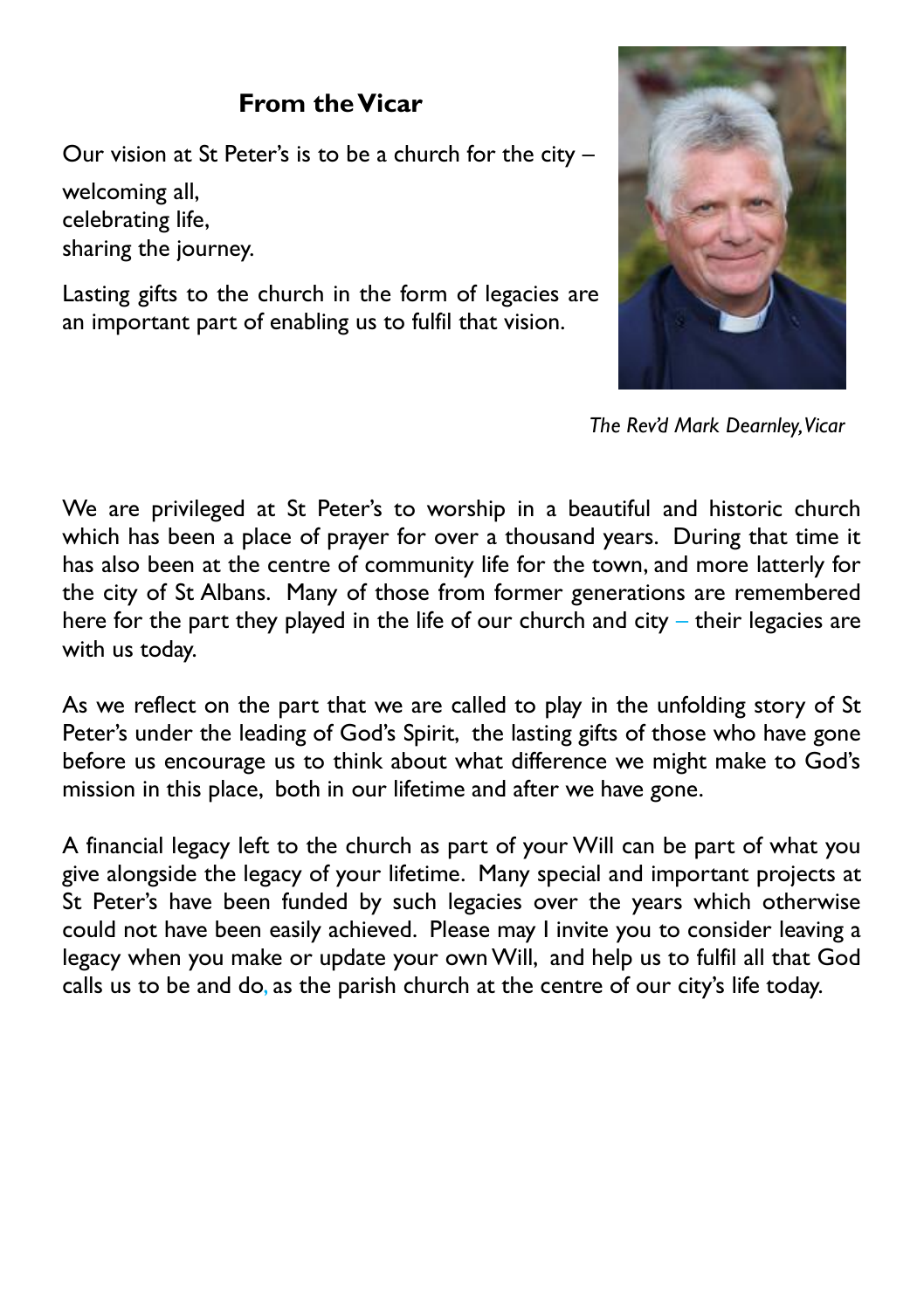

**What a Legacy could do**

For most churches, including St Peter's, regular congregational giving is largely absorbed in 'keeping the show on the road' – paying the parish share which provides for and trains the clergy, staff salaries, resourcing ministry and mission initiatives, insuring and heating the building, repairs and maintenance etc.

A gift from your estate is different. Gifts in Wills can enable our ministry to young people to develop, sustain our growing ministry amongst young families, help us to develop better care for the elderly, support the urgently needed extension and refurbishment of our buildings, support an overseas mission partner, preserve our historic church bells or our wonderful organ, enable our enviable musical tradition to continue training choristers into the next generation …… and much much more.

In short, legacy gifts offer a precious opportunity for furthering the mission and ministry of our church within the community in so many ways. Once you have made provision for your loved ones, you have the opportunity to support your local church in one of the most valuable and lasting ways you can.



A gift can be an expression of your gratitude and thanksgiving towards God, can help keep your local church alive, and help transform its future.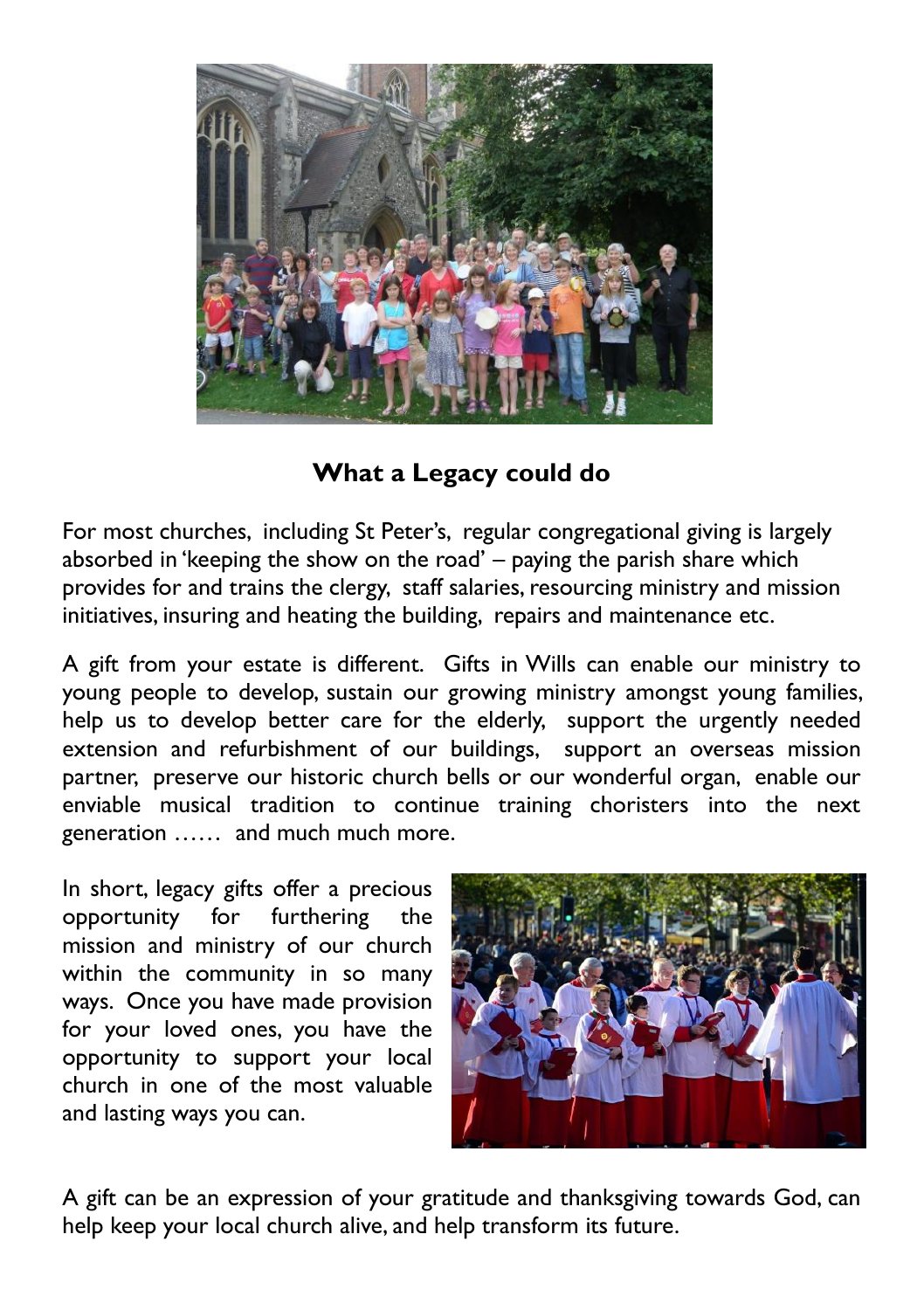## **Your Will Matters**

Getting around to thinking about a Will is important whatever stage of life we are at. It is about acknowledging that the gift of our lives is for a season and about wanting to pass on something of that gift to those who come after us. It is about responsible planning for the future, for those we love, and the things we care about.

As Christians we also do this in the light and hope of eternity.



- Whatever your age, write a Will and keep it up to date.
- Without a Will, your loved ones could face a lot of trouble, work and expense after your death.
- Without a Will, a court could decide how to distribute your goods and who should look after your children.
- Many Christians give regularly and proportionately from their income. As part of Christian giving, it is good also to plan to give proportionately from your estate too.
- A gift in your Will helps your church to live out its dreams and mission in this community.
- It's a way to thank God for all the gifts of our lifetime, and to hand on undimmed the legacy we've received from the faithful Christians who have gone before us.
- Leaving a gift in your Will can be tax efficient and can reduce the amount of inheritance tax you pay.

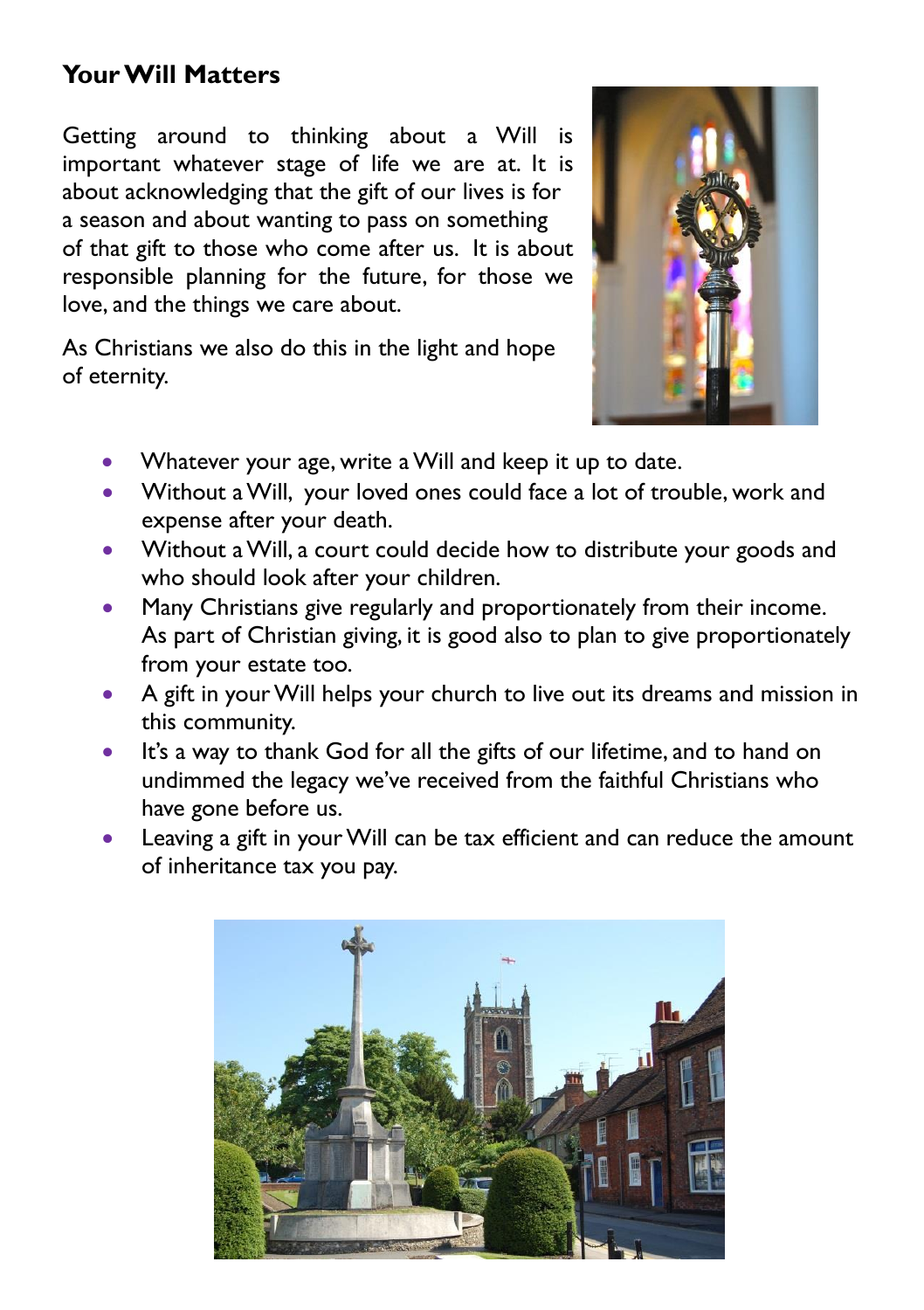# **Parochial Church Council of St Peter's Legacy Policy**

- St Peter's Church, St Albans is a registered charity, number 1131571, and welcomes gifts in Wills as acts of Christian stewardship.
- A legacy gift makes a difference in our parish life, however large or small.
- The PCC undertakes to use gifts to help fund significant development projects within the parish, whether for buildings, equipment, outreach or staff.
- As needs and priorities change over time, the PCC encourages leaving a gift in your Will for general purposes of the parish rather than for a restricted purpose.
- When the time comes, representatives of the PCC will, if possible, discuss with executors the projects which the Vicar and PCC would like to take forward and explore with the executors the donor's known areas of interest (e.g. music, buildings, children's work, mission/aid) to identify the project(s) which would most closely match the donor's interests.
- Appropriate forms of acknowledgement will be discussed with the donor or executors and requests for gifts to remain anonymous will be honoured.
- Any correspondence with donor or executors remains confidential, except for information required for statutory records.



The Garden of Hope with The Tree of Life memorial sculpture and, in the background, the Hope Stone on which is carved 'God is with us so there is hope'. The sculpture was partly funded by legacies.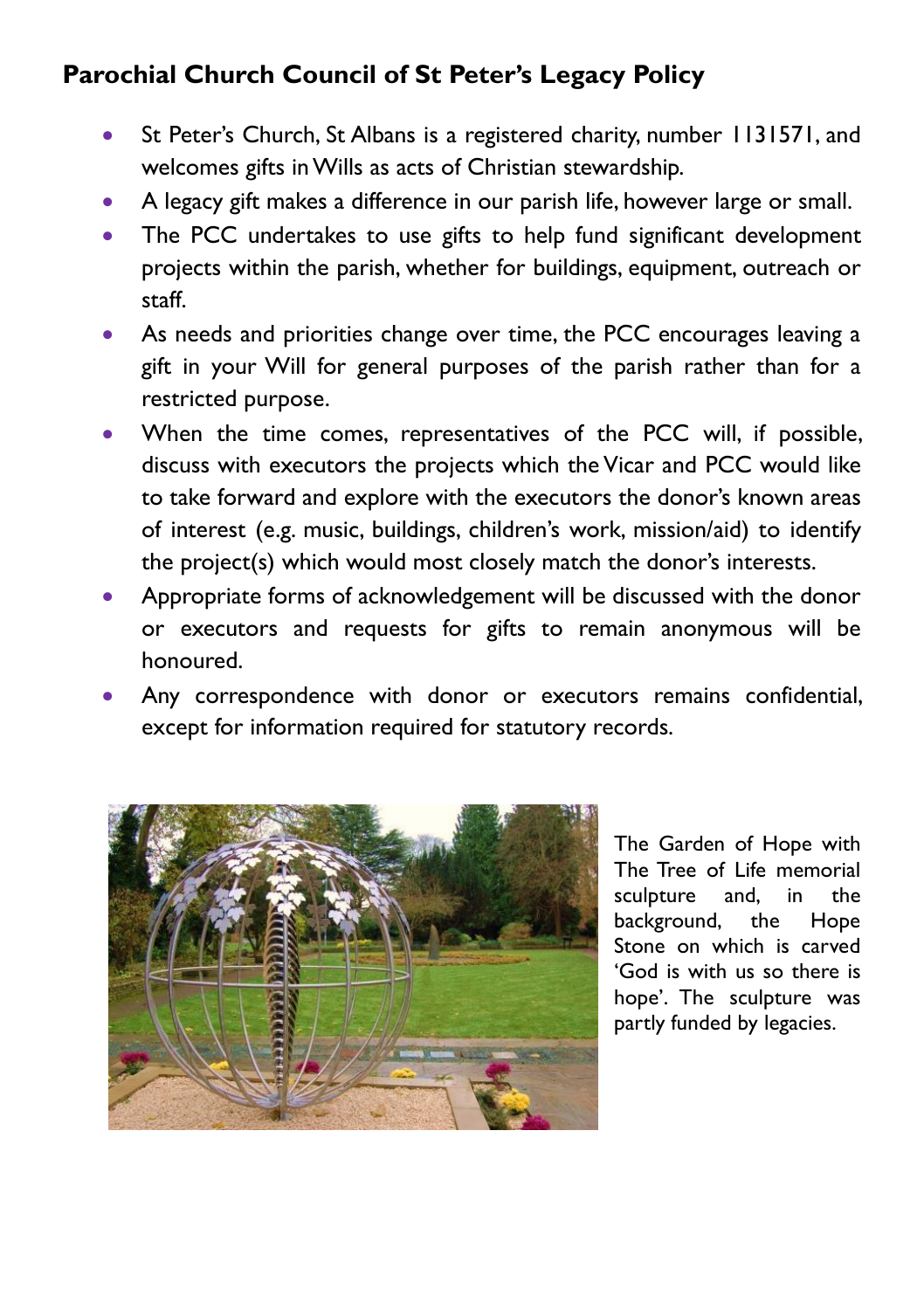# **Suggested wording to leave a gift to your church in your Will**

*We advise you to see an independent solicitor when writing or amending your Will.*

| A gift of a share in $ $   give $\overline{\phantom{a}}$<br>your residuary estate:                                            | % of my residuary estate free of all taxes<br>to $\ldots$                                                                                                                                                                                                                              |
|-------------------------------------------------------------------------------------------------------------------------------|----------------------------------------------------------------------------------------------------------------------------------------------------------------------------------------------------------------------------------------------------------------------------------------|
| Or for a gift of a<br>fixed sum (for clarity<br>write the amount in<br>numbers and then, in<br>the brackets.<br>in<br>words): | I give the sum of $f_{\perp}$<br>) free of<br>all taxes to $\dots$                                                                                                                                                                                                                     |
| and then, in either<br>case, continue:                                                                                        | the Parochial Church Council of the Parish of St<br>Peter's, registered charity number 1131571, in the<br>diocese of St Albans for its general purposes, and I<br>declare that the receipt of an officer of the Council shall<br>be sufficient discharge to my executors and trustees. |

It can be difficult to know how much or how little we will have to leave. Dividing your estate into shares instead of fixed amounts of money can ensure your Will continues to reflect your wishes.

## **3 steps …**

Three steps that we encourage every adult member of our church to take:

- 1 Make a Will and review it regularly.
- 2 Consider leaving a residuary gift in your Will to our parish. For help with both these steps visit [www.churchlegacy.org.uk](http://www.churchlegacy.org.uk/).
- 3 Get a free information pack about making a Will and making a difference to the work of the wider church. Phone 08445 7879875 to order a free pack from the Church's Legacy and Wills Information Line.

You can also speak in confidence to the Vicar or to our Parish Giving Officer about legacies at any time using the contact details below:

| Peter Court  | Tel:         | Email:                  |
|--------------|--------------|-------------------------|
| 104 How Wood | 01727 873635 | peter.e.court@gmail.com |
| Park Street  |              |                         |
| St Albans    |              |                         |
| AL2 2SD      |              |                         |
|              |              |                         |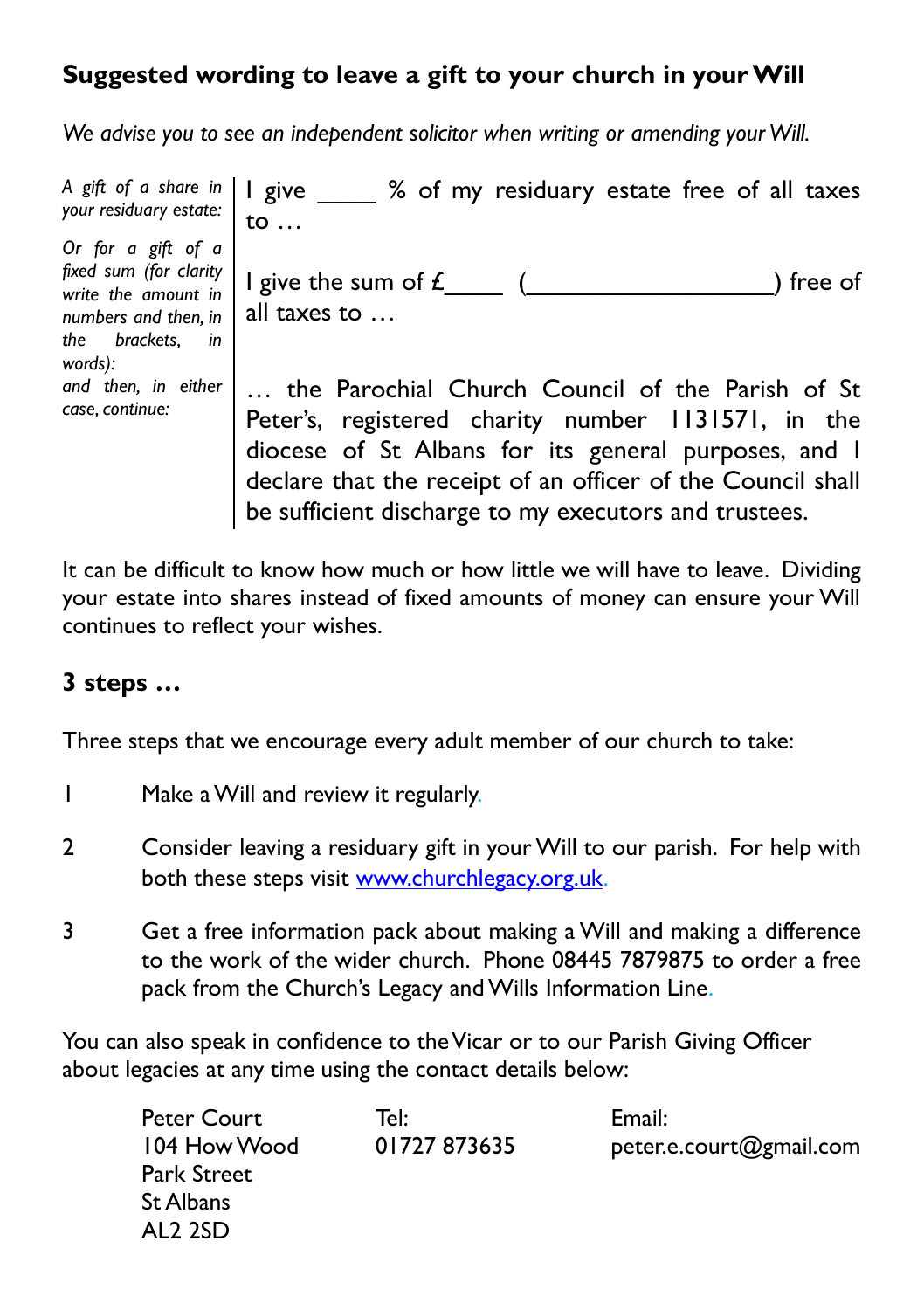## **OUR VISION**

We are called to be a church for the city –

Welcoming all, celebrating life, sharing the journey.



# **A Church for the City**

As the historic town church, we seek to serve the life of our city and parish in partnership with others, and to make God's love visible. This includes support of civic occasions, community events, city-wide developments, the work of local charitable organisations in line with our priorities, and our hosting of concerts & the arts.

We have faith in the city.

### **Welcoming all**

We seek to offer generous hospitality and the inclusive welcome of Christ to all who come through our doors, whether newcomers, visitors, pilgrims, shoppers, those seeking weddings or baptisms, those requesting other kinds of help.

We embrace diversity.

#### **Celebrating life**

We seek to celebrate as sacred the life of all creation and to promote human flourishing. This includes our commitment to issues of global justice and the environment; to music, liturgy and learning which nourish the human spirit; and to the nurturing of children and young people in the faith.

We cherish the gift of life.

#### **Sharing the journey**

We seek to be pilgrims on a journey into deeper knowledge and love of God, and to build a Christ-centred community at the core of church life.We are called through our mutual care and pastoral ministry to share in life's celebrations and sorrows, and to inspire faith today in continuity with St Peter's ancient witness.

We invite you to travel with us.